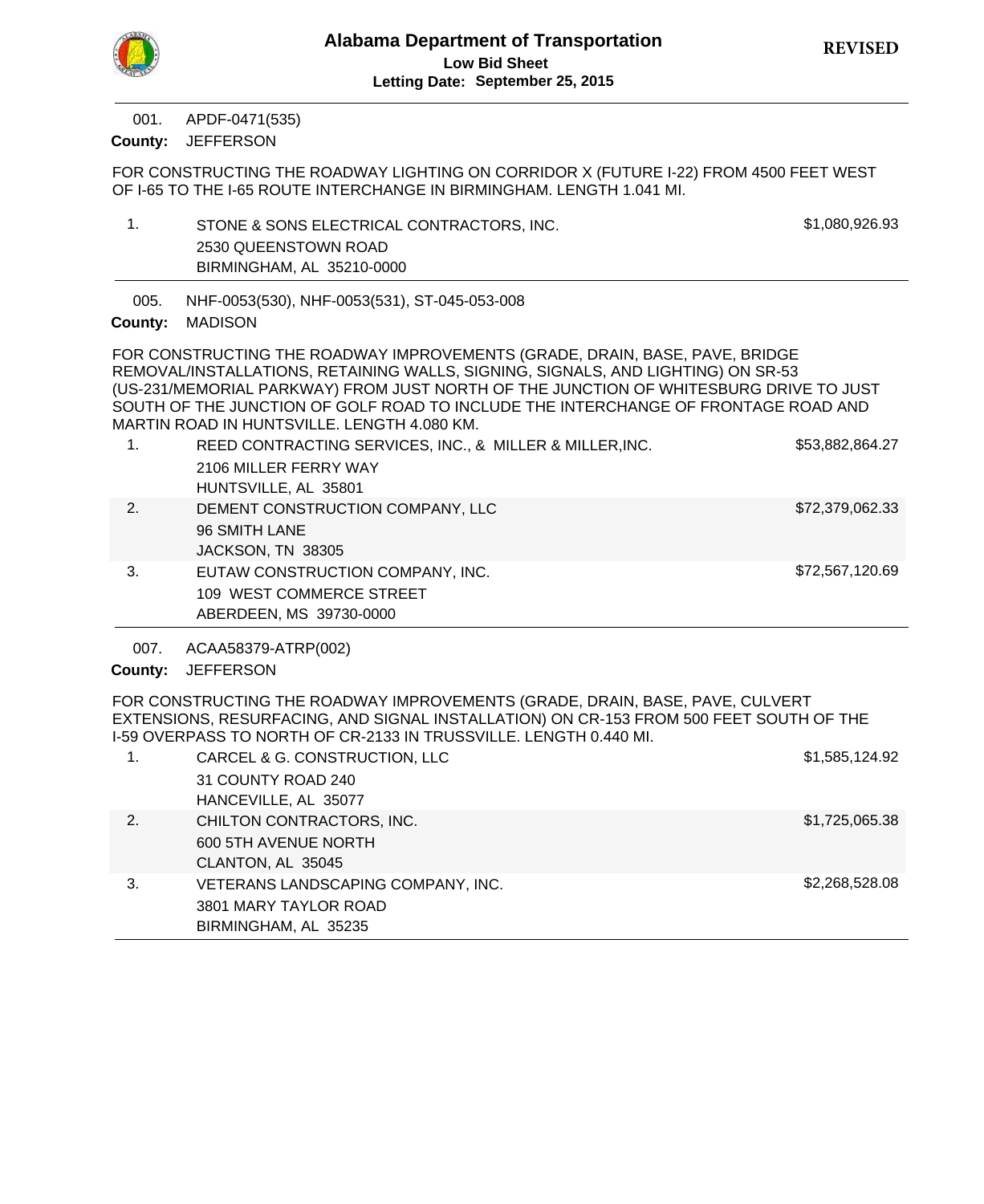## 010. ACBR61185-ATRP(008)

### County: MOBILE

FOR CONSTRUCTING THE BRIDGE REPLACEMENT AND APPROACHES ON CR-23 (PADGETT SWITCH ROAD) OVER CARLS CREEK IN BAYOU LA BATRE. LENGTH 0.467 MI.

| 1. | MCINNIS CONSTRUCTION, LLC<br>260 COMMERCE STREET, SUITE 310<br>MONTGOMERY, AL 36104 | \$3,215,364.14 |
|----|-------------------------------------------------------------------------------------|----------------|
| 2. | L & A CONTRACTING COMPANY<br>100 SIMS ROAD<br>HATTIESBURG, MS 39401-0000            | \$3,305,092.00 |
| 3. | NEWELL & BUSH, INC.<br>10470 U.S. HIGHWAY 80 EAST<br>MONTGOMERY, AL 36117-0000      | \$3,388,554.70 |

014. ACBRZ59384-ATRP(003)

## County: ETOWAH

FOR CONSTRUCTING THE BRIDGE REPLACEMENT ON TUSCALOOSA AVENUE OVER BLACK CREEK IN GADSDEN. LENGTH 0.154 MI.

| 1. | THE BRIDGE BUILDERS OF ALABAMA, LLC<br>231 APPLEGATE TRACE<br>PELHAM, AL 35124                                  | \$1,025,000.00 |
|----|-----------------------------------------------------------------------------------------------------------------|----------------|
| 2. | MCINNIS CONSTRUCTION, LLC<br>260 COMMERCE STREET, SUITE 310<br>MONTGOMERY, AL 36104                             | \$1,174,257.88 |
| 3. | WRIGHT BROTHERS CONSTRUCTION COMPANY, INC.<br>1500 LAUDERDALE MEMORIAL HIGHWAY, NW<br>CHARLESTON, TN 37310-0000 | \$1,241,549.53 |

015. ACBRZ59784-ATRP(012)

County: ST. CLAIR

FOR CONSTRUCTING THE BRIDGE REHABILITATION ON CR-80 (RIVERCREST DRIVE) OVER LOGAN MARTIN LAKE NORTHEAST OF VINCENT. LENGTH 0.031 MI.

|    | WINSTON CONTRACTING, LLC          | \$899,878.00   |
|----|-----------------------------------|----------------|
|    | 231 APPLEGATE TRACE               |                |
|    | PELHAM, AL 35124                  |                |
| 2. | CHASE PLUMBING & MECHANICAL, INC. | \$1,356,200.02 |
|    | 6112 AIRWAYS BLVD.                |                |
|    | CHATTANOOGA, TN 37421             |                |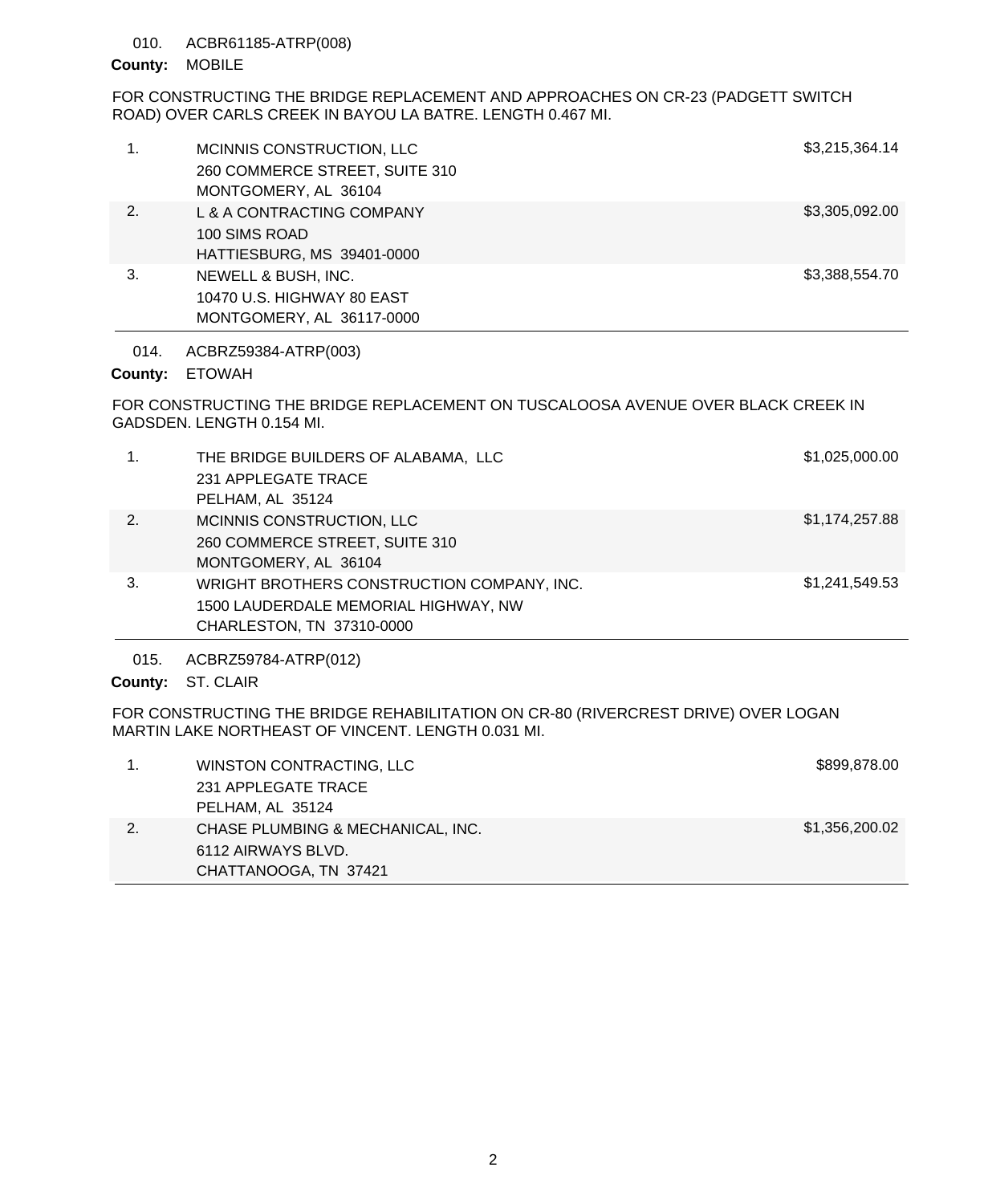#### ACBRZ60320-ATRP(002) 016.

### County: FAYETTE

FOR CONSTRUCTING THE BRIDGE REPLACEMENT AND APPROACHES ON CR-186 (OVERHEAD ROAD) OVER DEADWATER CREEK WEST OF BERRY. LENGTH 0.102 MI.

| 1. | CORNERSTONE CIVIL CONTRACTORS, LLC<br>1268 JAMES ROAD<br>GALLION, AL 36742 | \$314,393.00 |
|----|----------------------------------------------------------------------------|--------------|
| 2. | WINSTON CONTRACTING, LLC<br>231 APPLEGATE TRACE<br>PELHAM, AL 35124        | \$397,810.50 |
| 3. | GLASGOW CONSTRUCTION CO., INC.<br>521 GLASGOW LOOP<br>GUIN, AL 35563       | \$409,260.30 |

ACBRZ60409-ATRP(011) 017.

## County: COOSA

FOR CONSTRUCTING THE BRIDGE REPLACEMENT AND APPROACHES ON CR-68 OVER SHELTON CREEK NORTH OF STEWARTVILLE. LENGTH 0.132 MI.

| 1. | H & L CONSTRUCTION, INC.<br><b>20 HENDERSON HIGHWAY</b><br>TROY, AL 36079-0000          | \$473,942.20 |
|----|-----------------------------------------------------------------------------------------|--------------|
| 2. | WINSTON CONTRACTING, LLC<br>231 APPLEGATE TRACE<br>PELHAM, AL 35124                     | \$474,999.18 |
| 3. | CARTER'S CONTRACTING SERVICES, INC.<br>23263 HARMONY CHURCH ROAD<br>ANDALUSIA, AL 36421 | \$554,450.70 |

ACBRZ61144-ATRP(015) 018.

# County: LEE

FOR CONSTRUCTING THE BRIDGE REPLACEMENT ON CR-156 OVER A TRIBUTARY TO HALAWAKEE CREEK EAST OF OPELIKA. LENGTH 0.006 MI.

| H & L CONSTRUCTION, INC.            | \$238,237.00 |
|-------------------------------------|--------------|
| 20 HENDERSON HIGHWAY                |              |
| TROY, AL 36079-0000                 |              |
| CARTER'S CONTRACTING SERVICES, INC. | \$357,633.00 |
| 23263 HARMONY CHURCH ROAD           |              |
| ANDALUSIA, AL 36421                 |              |

ACNU60291-ATRP(005), ACNU60292-ATRP(015), ACNU60294-ATRP(006) 021.

## County: BIBB

FOR CONSTRUCTING THE RESURFACING AND TRAFFIC STRIPE ON CR-12 (GREY HILL ROAD) FROM 0.3 MILE WEST OF THE JUNCTION OF CR-282 WEST OF GREEN POND TO THE SHELBY COUNTY LINE (SITE #1); ON CR-9/CR-24 (VANCE ROAD) FROM THE TUSCALOOSA COUNTY LINE TO THE INTERSECTION OF SR-5 IN WEST BLOCTON (SITE #2); AND ON CR-26 (HAYSOP CHURCH ROAD) FROM THE INTERSECTION OF SR-6 (US-82) TO THE JUNCTION OF CR-131 NORTHWEST OF EOLINE (SITE #3). LENGTH 12.744 MI.

# **\*\*\*\*\* WITHDRAWN FROM THE LETTING \*\*\*\*\***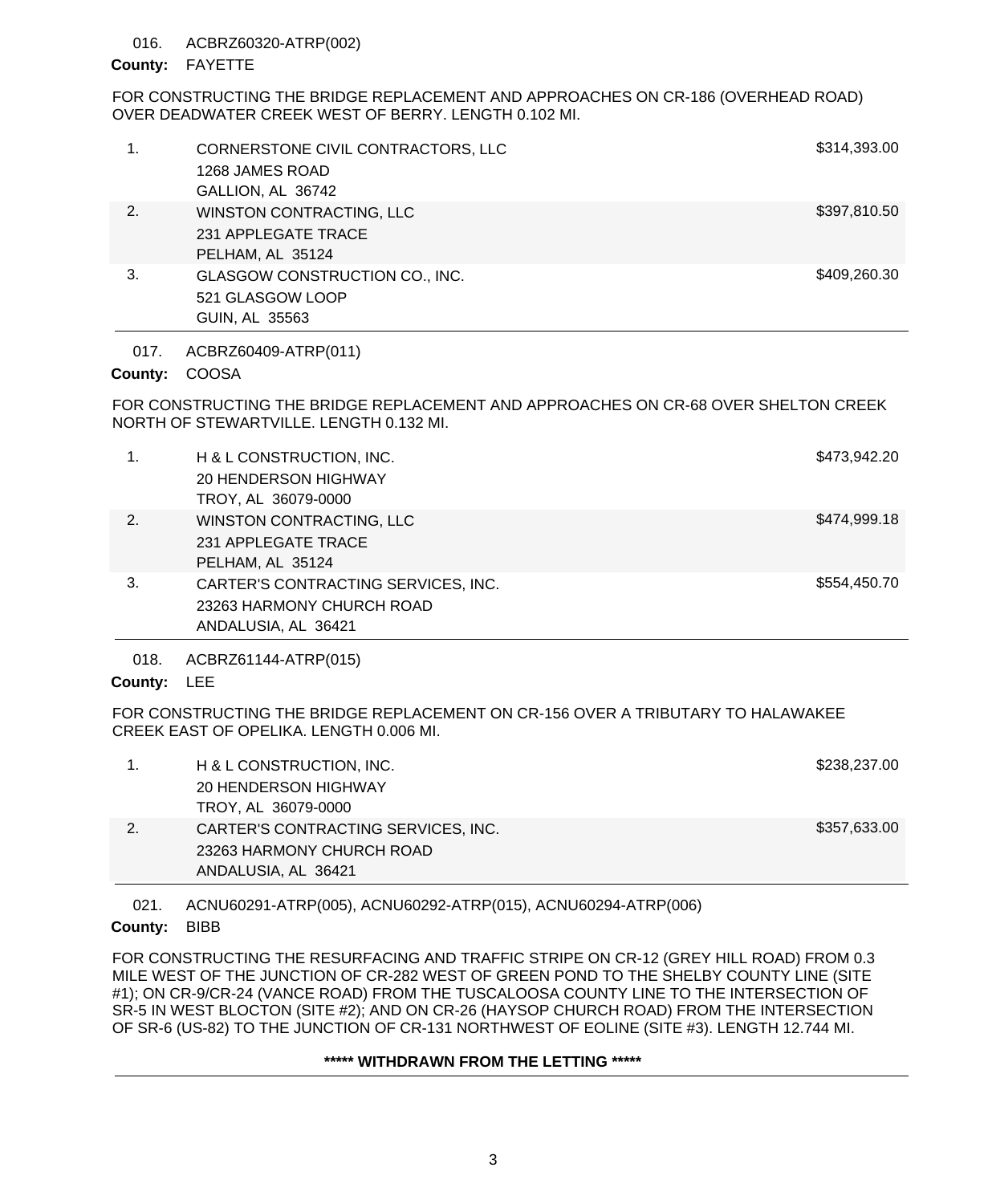#### ACOA59679-ATRP(016) 024.

### County: MORGAN

FOR CONSTRUCTING THE RESURFACING AND TRAFFIC STRIPE ON CR-606 (OLD HIGHWAY 24) FROM THE WEST TOWN LIMITS OF TRINITY TO THE INTERSECTION OF CR-204 (WOODALL ROAD). LENGTH 2.927 MI.

| 1. | REED CONTRACTING SERVICES, INC.<br>2512 TRIANA BLVD, SW           | \$543,901.76 |
|----|-------------------------------------------------------------------|--------------|
|    | HUNTSVILLE, AL 35805                                              |              |
| 2. | JOE KEENUM EXCAVATION & CONSTRUCTION, INC.<br>302 BRICK PIKE ROAD | \$624,649.62 |
|    |                                                                   |              |
|    | MUSCLE SHOALS, AL 35661                                           |              |
| 3. | WIREGRASS CONSTRUCTION COMPANY, INC.                              | \$625,000.00 |
|    | <b>170 EAST MAIN STREET</b>                                       |              |
|    | DOTHAN, AL 36301                                                  |              |
|    |                                                                   |              |

ACOA61865-ATRP(017) 026.

County: TUSCALOOSA

FOR CONSTRUCTING THE RESURFACING AND TRAFFIC STRIPE ON CR-47 (WATERMELON ROAD) FROM THE JUNCTION OF CR-62 (UNION CHAPEL ROAD) TO THE TUSCALOOSA CITY LIMITS. LENGTH 0.951 MI.

|    | S. T. BUNN CONSTRUCTION COMPANY, INC. | \$213,679.87 |
|----|---------------------------------------|--------------|
|    | 1904 UNIVERSITY BOULEVARD             |              |
|    | TUSCALOOSA, AL 35401                  |              |
| 2. | MIDSOUTH PAVING, INC.                 | \$268,240.50 |
|    | 500 RIVERHILLS PARK, SUITE 590        |              |
|    | BIRMINGHAM, AL 35242                  |              |

BR-0003(580) 029.

County: LIMESTONE

FOR CONSTRUCTING THE BRIDGE REPLACEMENT (GRADE, DRAIN, BASE, PAVE, AND BRIDGE) OF THE SOUTHBOUND ROADWAY ON SR-3 (US-31) OVER SWAN CREEK NORTH OF DECATUR. LENGTH 0.457 MI.

|    | MILLER & MILLER, INC.<br>2106 MILLER FERRY WAY | \$2,086,910.00 |
|----|------------------------------------------------|----------------|
|    | HUNTSVILLE, AL 35801                           |                |
| 2. | RILEY BRIDGE COMPANY, INC.                     | \$2,244,440.63 |
|    | 1001 EAST LAWRENCE STREET                      |                |
|    | RUSSELLVILLE, AL 35654                         |                |
| 3. | B. H. CRAIG CONSTRUCTION COMPANY, INC.         | \$2,423,307.80 |
|    | 835 WALL STREET                                |                |
|    | FLORENCE, AL 35630-0000                        |                |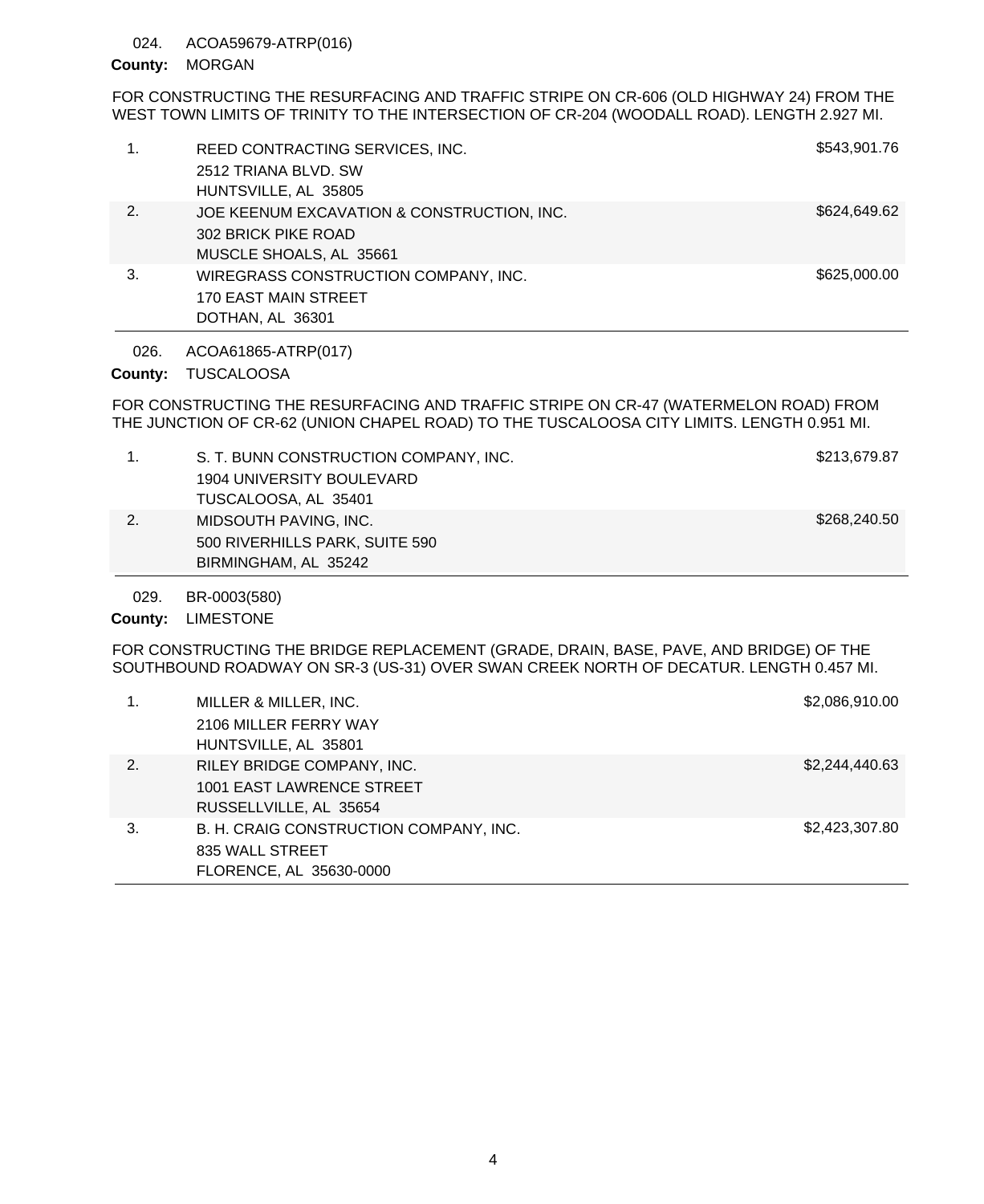BR-0041(501) 033.

## ESCAMBIA **County:**

FOR CONSTRUCTING THE BRIDGE REPLACEMENTS (GRADE, DRAIN, BASE, PAVE, AND BRIDGES) ON SR-41 (CONECUH RIVER AND RELIEF) IN RIVERVIEW. LENGTH 0.826 MI.

|    | TANNER, INC.                                       | \$13,634,079.76 |
|----|----------------------------------------------------|-----------------|
|    | 102 ELLISVILLE BLVD.                               |                 |
|    | LAUREL, MS 39440                                   |                 |
| 2. | L & A CONTRACTING COMPANY                          | \$13,900,364.00 |
|    | 100 SIMS ROAD                                      |                 |
|    | HATTIESBURG, MS 39401-0000                         |                 |
| 3. | MURPHREE BRIDGE CORP. & MCINNIS CONSTRUCTION, LLC, | \$13,967,513.47 |
|    | 4827 COUNTY RD 1149 & 260 COMMERCE ST., STE 310    |                 |
|    | TROY & MONTGOMERY, AL 36081                        |                 |

CMAQ-9802(929) 037.

#### **JEFFERSON County:**

FOR CONSTRUCTING THE TRUSSVILLE GREENWAY MULTI-USE TRAIL (GRADE, DRAIN, BASE, SIDEWALK, RETAINING WALL, PEDESTRIAN BRIDGE, AND LIGHTING) ALONG THE CAHABA RIVER.

| 1. | WALKER PATTON COMPANY, INC.<br>2689 QUEENSTOWN ROAD<br>BIRMINGHAM, AL 35210         | \$1,889,303.31 |
|----|-------------------------------------------------------------------------------------|----------------|
| 2. | VETERANS LANDSCAPING COMPANY, INC.<br>3801 MARY TAYLOR ROAD<br>BIRMINGHAM, AL 35235 | \$2,100,821.02 |
| 3. | <b>IKAROS, LLC</b><br>700 ENERGY CENTER BOULEVARD, SUITE 404<br>NORTHPORT, AL 35473 | \$2,200,000.00 |

IM-I065(451) 045.

# County: AUTAUGA

FOR CONSTRUCTING THE PLANING, RESURFACING, AND TRAFFIC STRIPE ON I-65 FROM SOUTH OF THE SR-3 (US-31) INTERCHANGE (MP 186.000) TO ONE MILE SOUTH OF THE CR-61 OVERPASS (MP 190.000) SOUTH OF MARBURY. LENGTH 4.000 MI.

|    | WIREGRASS CONSTRUCTION COMPANY, INC. | \$1,433,403.22 |
|----|--------------------------------------|----------------|
|    | 170 EAST MAIN STREET                 |                |
|    | DOTHAN, AL 36301                     |                |
| 2. | MIDSOUTH PAVING, INC.                | \$1,474,838.20 |
|    | 500 RIVERHILLS PARK, SUITE 590       |                |
|    | BIRMINGHAM, AL 35242                 |                |

IM-I085(345) 046.

County: CHAMBERS

FOR CONSTRUCTING THE INTERCHANGE LIGHTING REHABILITATION ON I-85 AT FOB JAMES DRIVE (EXIT 77). LENGTH 0.842 MI.

|    | TEMPLE ELECTRIC COMPANY, INC. | \$195,270.50 |
|----|-------------------------------|--------------|
|    | 108 NORTH 24TH STREET         |              |
|    | GADSDEN, AL 35904-0000        |              |
| 2. | STONE ELECTRIC COMPANY, INC.  | \$308,128.75 |
|    | 4624 5TH AVE, SOUTH           |              |
|    | BIRMINGHAM, AL 35222-0000     |              |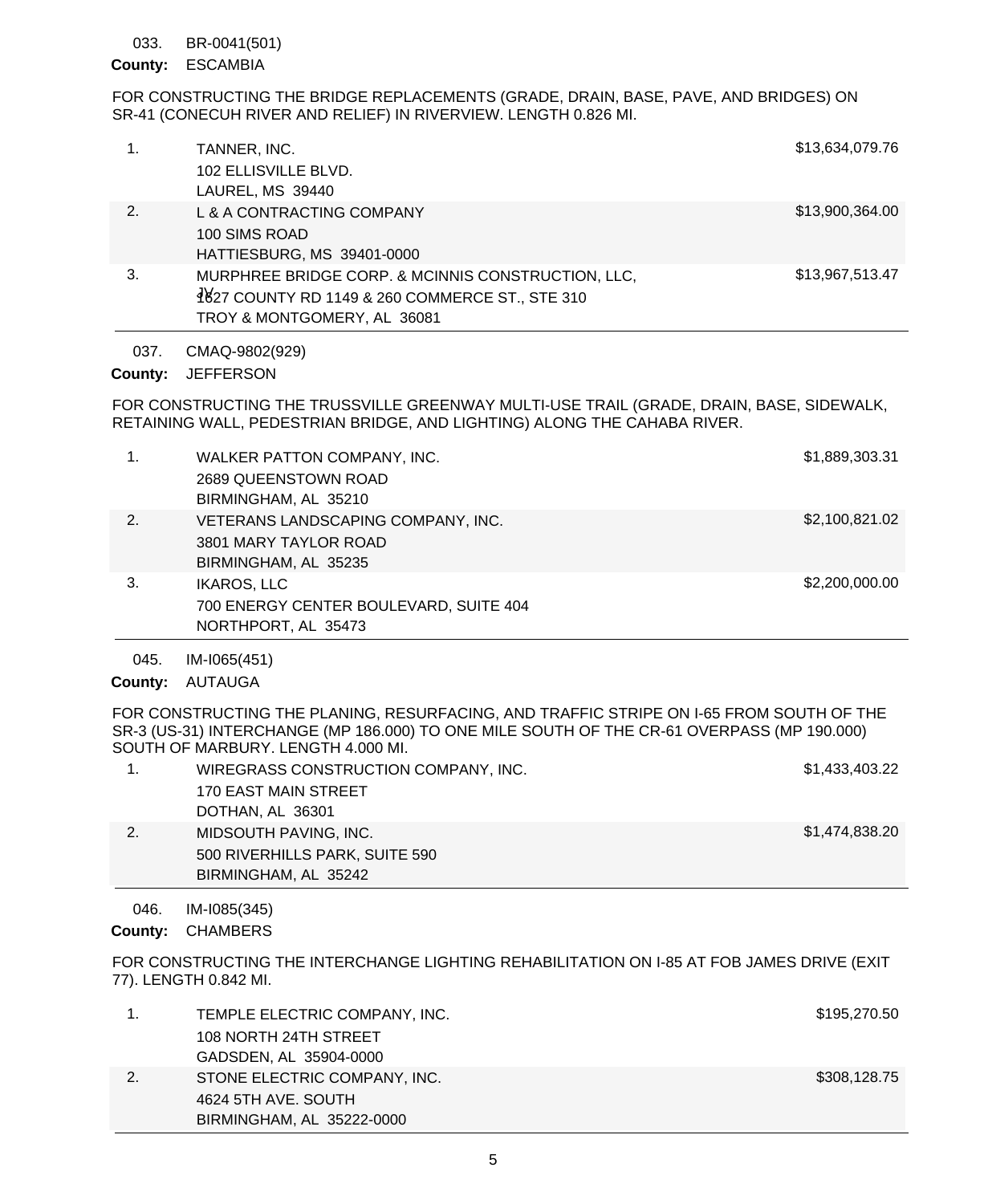#### IM-I085(346) 047.

## County: LEE

FOR CONSTRUCTING THE PARTIAL INTERCHANGE LIGHTING ON I-85 AT VARIOUS SITES AS INDICATED IN THE PLANS.

|    | TEMPLE ELECTRIC COMPANY, INC.<br>108 NORTH 24TH STREET<br>GADSDEN, AL 35904-0000               | \$779,311.00 |
|----|------------------------------------------------------------------------------------------------|--------------|
| 2. | STONE & SONS ELECTRICAL CONTRACTORS, INC.<br>2530 QUEENSTOWN ROAD<br>BIRMINGHAM, AL 35210-0000 | \$953,585.87 |
| 3. | STONE ELECTRIC COMPANY, INC.<br>4624 5TH AVE, SOUTH<br>BIRMINGHAM, AL 35222-0000               | \$972,113.90 |
|    |                                                                                                |              |

NH-0378(500) **JEFFERSON** 050. **County:**

FOR CONSTRUCTING THE PAVEMENT REHABILITATION ON SR-378 (FINLEY BOULEVARD) FROM THE JUNCTION OF SR-5 (US-78) TO THE INTERSECTION OF SR-3 (US-31) IN BIRMINGHAM. LENGTH 2.302 MI.

|    | MIDSOUTH PAVING, INC.           | \$2,572,038.08 |
|----|---------------------------------|----------------|
|    | 500 RIVERHILLS PARK, SUITE 590  |                |
|    | BIRMINGHAM, AL 35242            |                |
| 2. | DUNN CONSTRUCTION COMPANY, INC. | \$3,151,370.48 |
|    | 3905 MESSER AIRPORT HIGHWAY     |                |
|    | BIRMINGHAM, AL 35222            |                |

SB-NR13(955) 056.

County: TUSCALOOSA

FOR CONSTRUCTING THE SCENIC BYWAY RIVERWALK CONTINUATION (GRADE, DRAIN, BASE, PAVE, PEDESTRIAN LIGHTING, AND RETAINING WALLS) ALONG THE BLACK WARRIOR RIVER IN TUSCALOOSA. LENGTH 0.270 MI.

|    | GREGORY CONSTRUCTION SERVICES, INC.<br><b>137 SUMTER ROAD</b><br>STARKVILLE, MS 39759 | \$665,931.45 |
|----|---------------------------------------------------------------------------------------|--------------|
| 2. | TRIPLE J CONSTRUCTION, LLC<br>62 CO ROAD 222<br>CRANE HILL, AL 35053                  | \$680,790.00 |
| 3. | CORNERSTONE CIVIL CONTRACTORS, LLC<br>1268 JAMES ROAD<br>GALLION, AL 36742            | \$796,317.50 |

STPNU-1514(254) 063.

County: CLEBURNE

FOR CONSTRUCTING THE RESURFACING AND TRAFFIC STRIPE ON CR-24 FROM THE JUNCTION OF CR-3 TO THE JUNCTION OF SR-1 (US-431) NORTHWEST OF HOLLIS CROSSROADS. LENGTH 4.210 MI.

|    | MIDSOUTH PAVING, INC.            | \$701,994.73 |
|----|----------------------------------|--------------|
|    | 500 RIVERHILLS PARK, SUITE 590   |              |
|    | BIRMINGHAM, AL 35242             |              |
| 2. | MCCARTNEY CONSTRUCTION CO., INC. | \$721,961.70 |
|    | 331 ALBERT RAINS BOULEVARD       |              |
|    | GADSDEN, AL 35901-0000           |              |